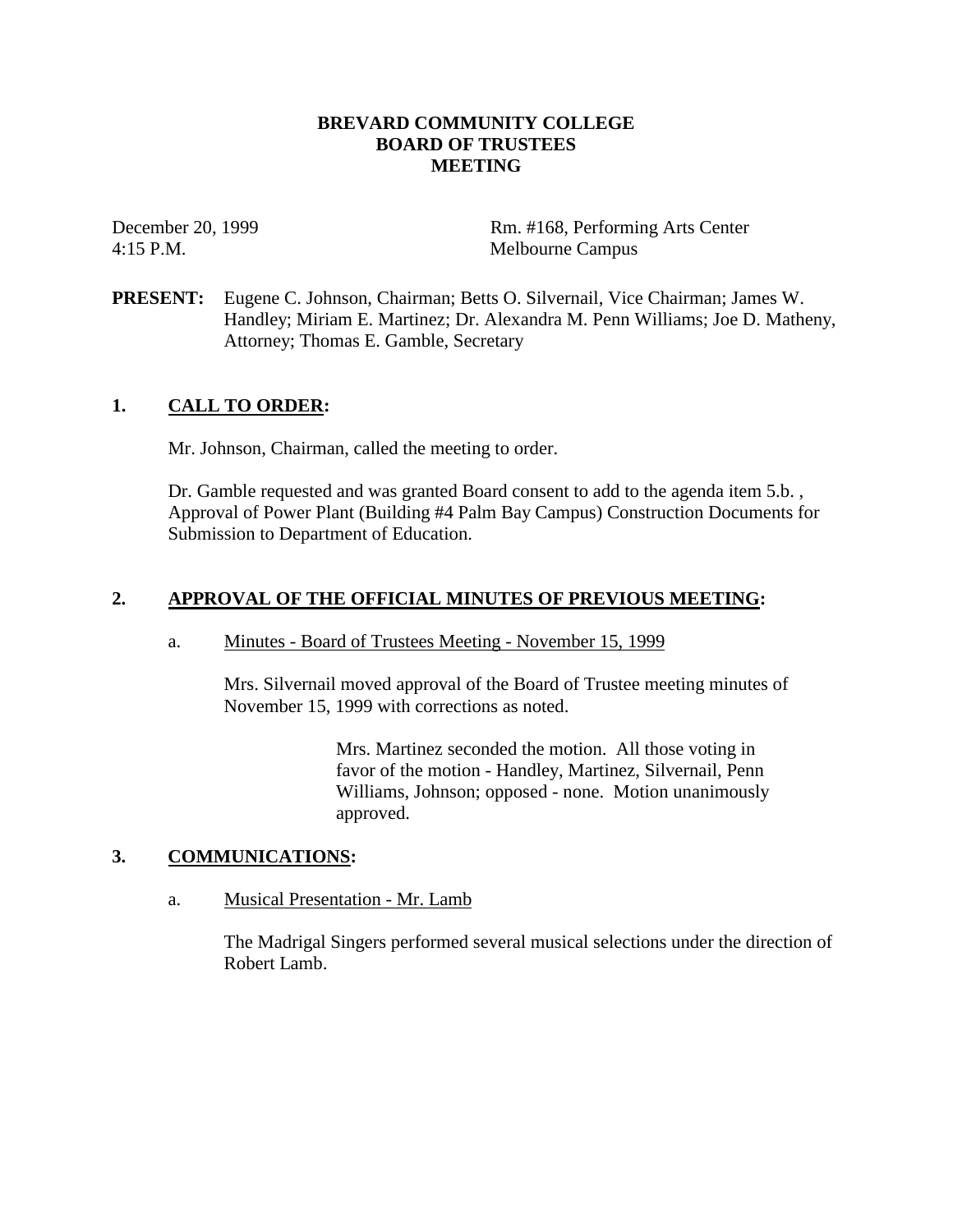Board of Trustees Meeting December 20, 1999 Page -2-

## **4. CITIZEN'S PRESENTATION:**

a. Mr. Glenn Forester

Mr. Glenn Forester, UFF/BCC President, distributed materials to the Board from the "Chronicle of Higher Education" and the Florida Community College System "Fact Book" and reported these documents provide statistics which included national salary averages of faculty members and administrative staff members of community colleges.

## **5. CONSTRUCTION & DEVELOPMENT:**

### a. Approval of Revised Stottler Stagg Contract - Mr. Little (Addendum)

Mr. Al Little, Vice President of Business/Financial Affairs, reported the Palm Bay Campus expansion project began with legislative funding of \$14.7 million and the Board of Trustees had previously approved \$1 million in bond money to be included in the project. The current Stottler Stagg contract for architects represents a project scope of \$15.7 million. In July 1999, BCC received funding from the legislature to include a joint-use component in this project. Additional funding from the legislature totaled \$1.596 million to build classrooms and office space for the University of Central Florida. Mr. Little reported the request today updates the contract with Stottler Stagg to design and monitor the increased scope of the project. The proposed change represents an increase to the contract in the amount of \$80,241.00. Dr. Gamble recommended approval of the revised Stottler Stagg contract.

> Mrs. Martinez moved approval of the revised contract with Stottler Stagg. Dr. Penn Williams seconded the motion. All those voting in favor of the motion - Martinez, Penn Williams, Handley, Silvernail, Johnson; opposed - none. Motion unanimously approved.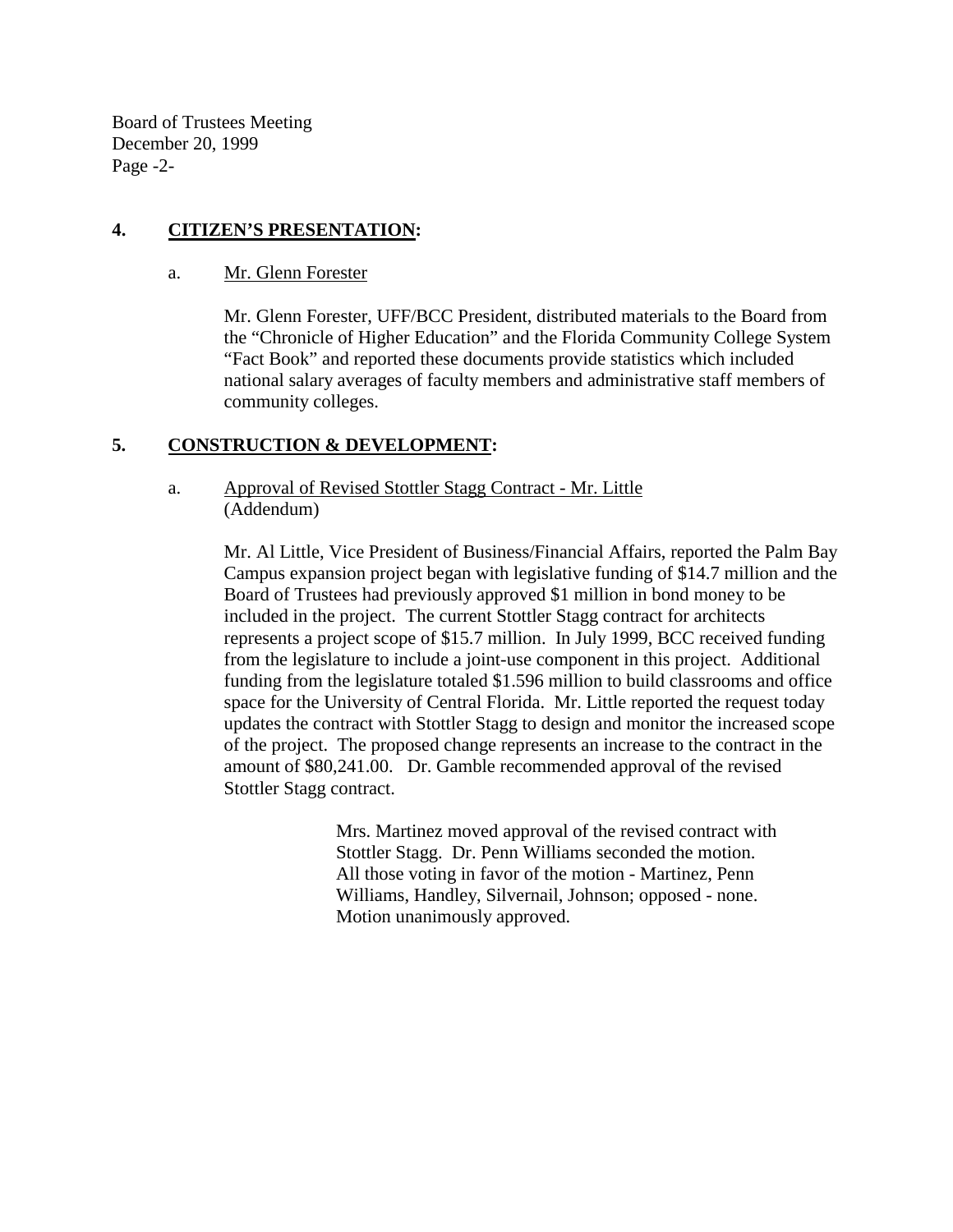Board of Trustees Meeting December 20, 1999 Page -3-

## b. Approval of Power Plant (Building #4 Palm Bay Campus) Construction Documents for Submission to Department of Education (Addendum)

Dr. Bert Purga, Palm Bay Campus President, introduced Mr. Andrew Fox of Stottler Stagg, the chief architect on the Building #4, Palm Bay Campus construction project. The request being presented to the Board for consideration is the approval of plans for the mechanical power plant building and some utility changes to be submitted to the Florida Department of Educational Facilities. Mr. Fox reported the Department of Education is the regulatory board which reviews building projects occurring on a college campus. The Department of Education requests that the college submit drawings and specifications before the project goes to bid to ensure they meet school requirements for educational facilities. After Board approval, the plans are submitted to the Department of Education for review and approval. Dr. Gamble recommended approval of the plans for Building #4 of the Palm Bay Campus.

> Dr. Penn Williams moved approval of the plans for Building #4 for the Palm Bay Campus expansion for forward to the Department of Education. Mrs. Silvernail seconded the motion. All those voting in favor of the motion - Penn Williams, Silvernail, Handley, Martinez, Johnson; opposed - none. Motion unanimously approved.

## **6. OLD BUSINESS:**

## a. Report on Pending Legal Actions - Mr. Matheny (Addendum)

In addition to his written report in the Board package, Mr. Matheny reported a comprehensive Motion to Dismiss has been prepared for the Ross case. The time frame varies depending on the judge. The reply brief is due now and it is possible to have a ruling in January 2000.

### b. Update of Time Warner Contract - Mr. Little (Addendum)

Mr. Little reported the college has concluded negotiations with Time Warner and all parties have executed the agreement. The concerns which were raised by the Board and BellSouth at the September 30 meeting have been addressed. Most significant is an opinion letter obtained from an FCC attorney that the college may legally enter into this agreement. Network completion is anticipated by April 2000.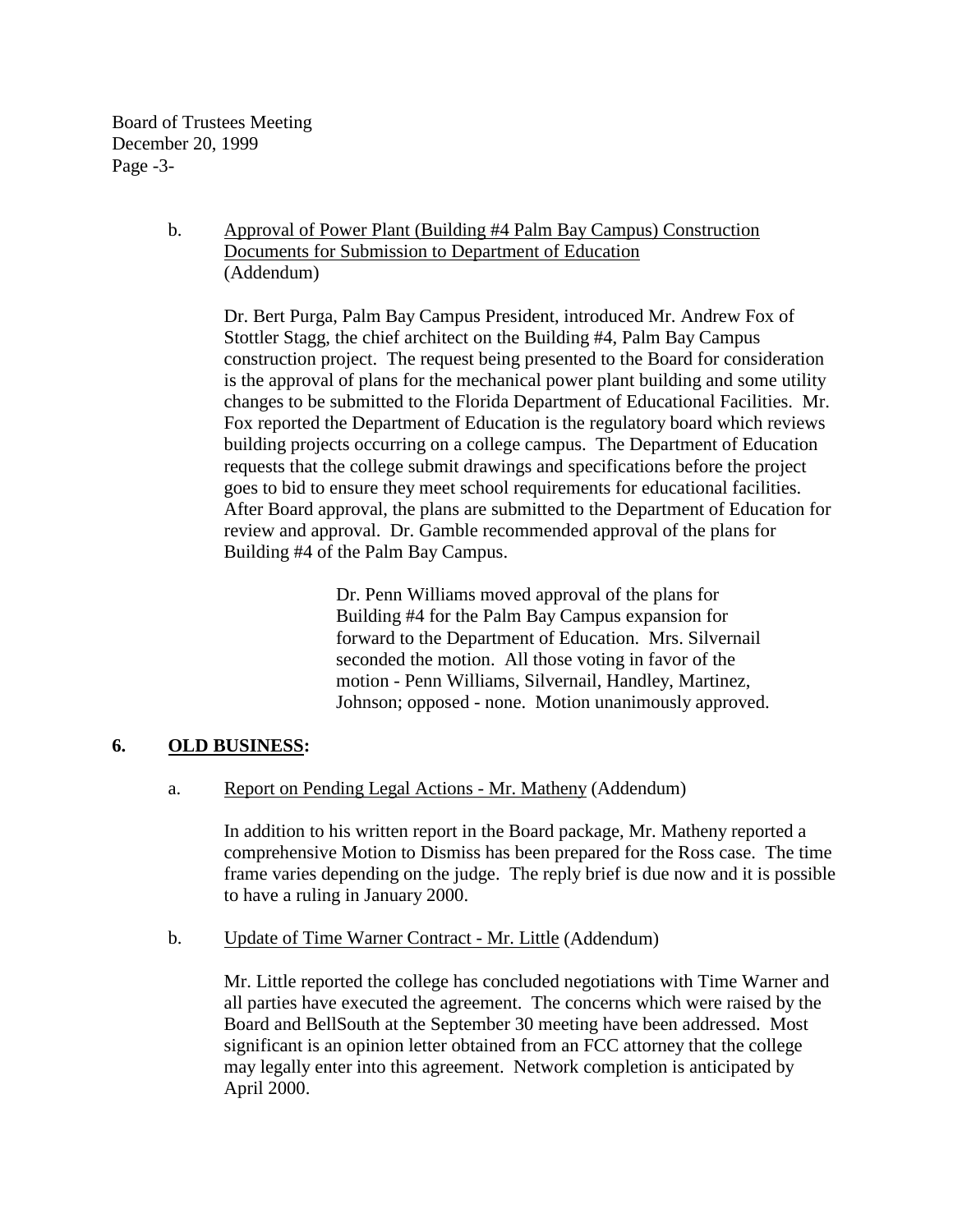Board of Trustees Meeting December 20, 1999 Page -4-

## **7. NEW BUSINESS**:

- a. Purchasing Actions Mr. Little (Addendum)
- (1) #99-00-06 Vertical Machine Center Training Package

 Mr. Little reported the college is requesting approval to purchase a Vertical Machine Center Training Package as a sole source purchase from Doc Machine Tool. Mr. Tom Hinkle, machining instructor at the Cocoa Campus, reported the vertical machine center is a programmable milling machine and contains multiple tools. There is a large demand for training for the operation of the machine and six companies have committed to hiring BCC students with this training. Dr. Gamble recommended approval of the purchase of a Vertical Machine Center Training Package from Doc Machine Tool in the amount of \$56,900.00.

> Mrs. Martinez moved approval of the sole source purchase of the Vertical Machine Center Training Package from Doc Machine Tool in the amount of \$56,900.00. Dr. Penn Williams seconded the motion. All those voting in favor of the motion - Martinez, Penn Williams, Silvernail, Handley, Johnson; opposed - none. Motion unanimously approved.

## b. Report on Selection of Dean of Technical Education - Dr. Purga

Dr. Purga reported on the intensive process utilized to fill the position of Dean of Technical Education. A national search was conducted with a response of fifty candidates. Two different interview committees were utilized; one which consisted of employees, faculty and staff and the other which consisted of apprenticeship directors, the East Central Florida Economic Development Commission and the Brevard County School System. After interviews were conducted, both committees recommended Dr. Don Astrab for the position of Dean of Technical Education. Dr. Astrab, a BCC faculty member, was the most qualified candidate for the position due to his experience and education.

c. Personnel Actions - Mr. Lawton (Addendum)

Mr. Robert Lawton, Associate Vice President of Human Resources, reviewed the routine Personnel Actions. Mr. Lawton reported Mr. Art Carlson, the Chief Engineer for WBCC-TV, will be retiring. Dr. Gamble recommended approval of the Personnel Actions.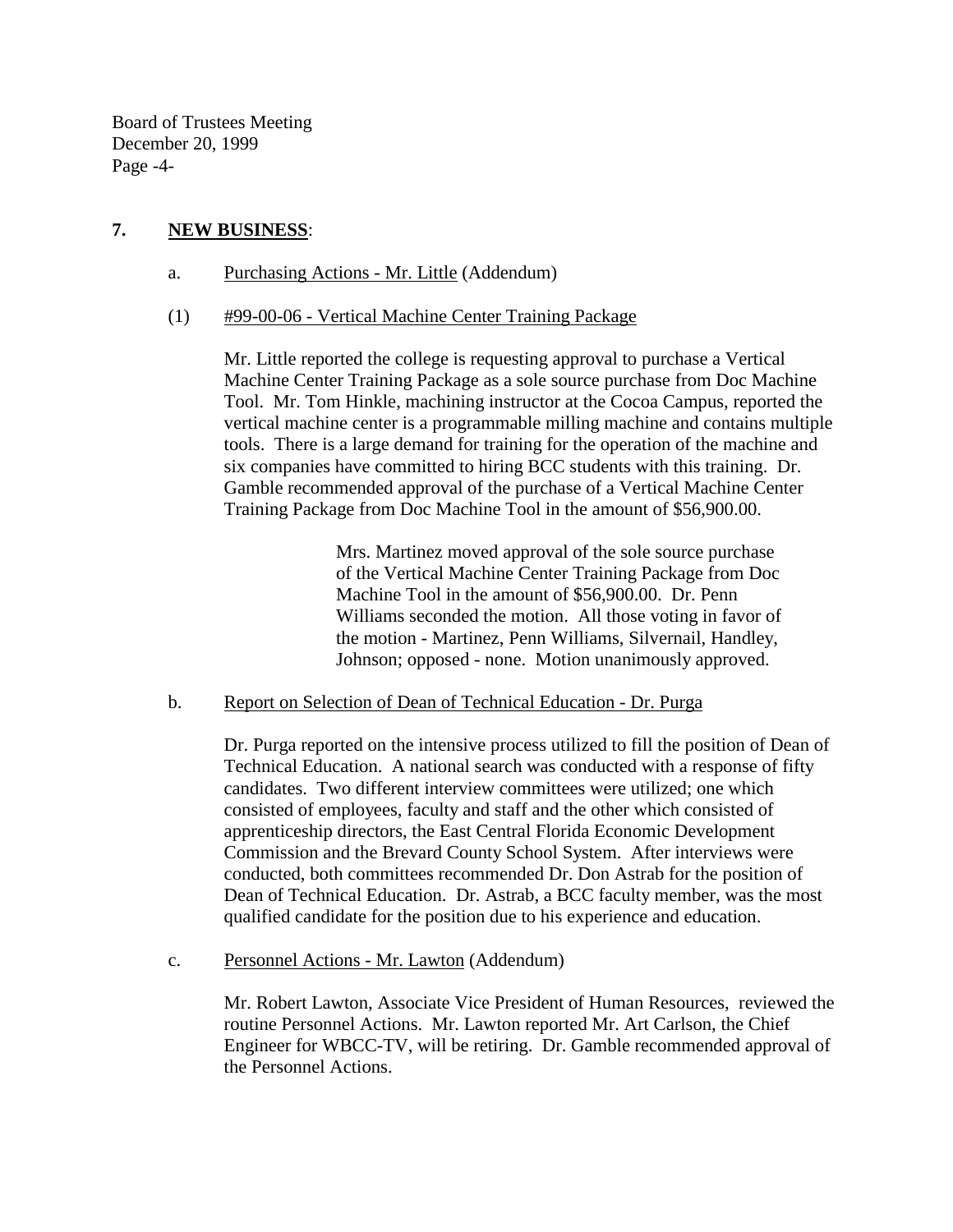Board of Trustees Meeting December 20, 1999 Page -5-

> Mrs. Silvernail moved approval of the Personnel Actions. Mrs. Martinez seconded the motion. All those voting in favor of the motion - Silvernail, Martinez, Penn Williams, Johnson, Handley; opposed - none. Motion unanimously approved.

d. Approval of Deletion of Courses Not Taught for Five Years - Ms. Bilsky (Addendum)

 Ms. Judy Bilsky, Associate Vice President for Educational Services, briefly reviewed the Course Inventory Purge of all courses not taught within the last five years as per State Board Rule 6A-10.0331. These courses will not appear in the next edition of the College Catalog for 2000-2001. Dr. Gamble recommended approval of the deletion of courses not taught as presented.

> Mrs. Martinez moved approval of the deletion of courses as presented. Mrs. Silvernail seconded the motion. All those voting in favor of the motion - Martinez, Silvernail, Penn Williams, Handley, Johnson; opposed - none. Motion unanimously approved.

e. Approval of Academic Calendar, 2000-2001 - Ms. Bilsky (Addendum)

 Ms. Bilsky reported each member of the Board of Trustees received a copy of the Brevard Community College Academic Calendar for the year 2000-2001. It is in compliance with the State Rule that governs the formulation of academic calendars for community colleges. An exception was requested for the fall term starting date to keep BCC in line with the Brevard County School System's spring break and other holidays while still maintaining the required number of student and faculty days throughout the academic year. Dr. Gamble recommended approval of the Academic Calendar for the year 2000-2001 as presented.

> Dr. Penn Williams recommended approval of the Academic Calendar for the year 2000-2001. Mr. Handley seconded the motion. All those voting in favor of the motion - Penn Williams, Handley, Silvernail, Martinez, Johnson; opposed - none. Motion unanimously approved.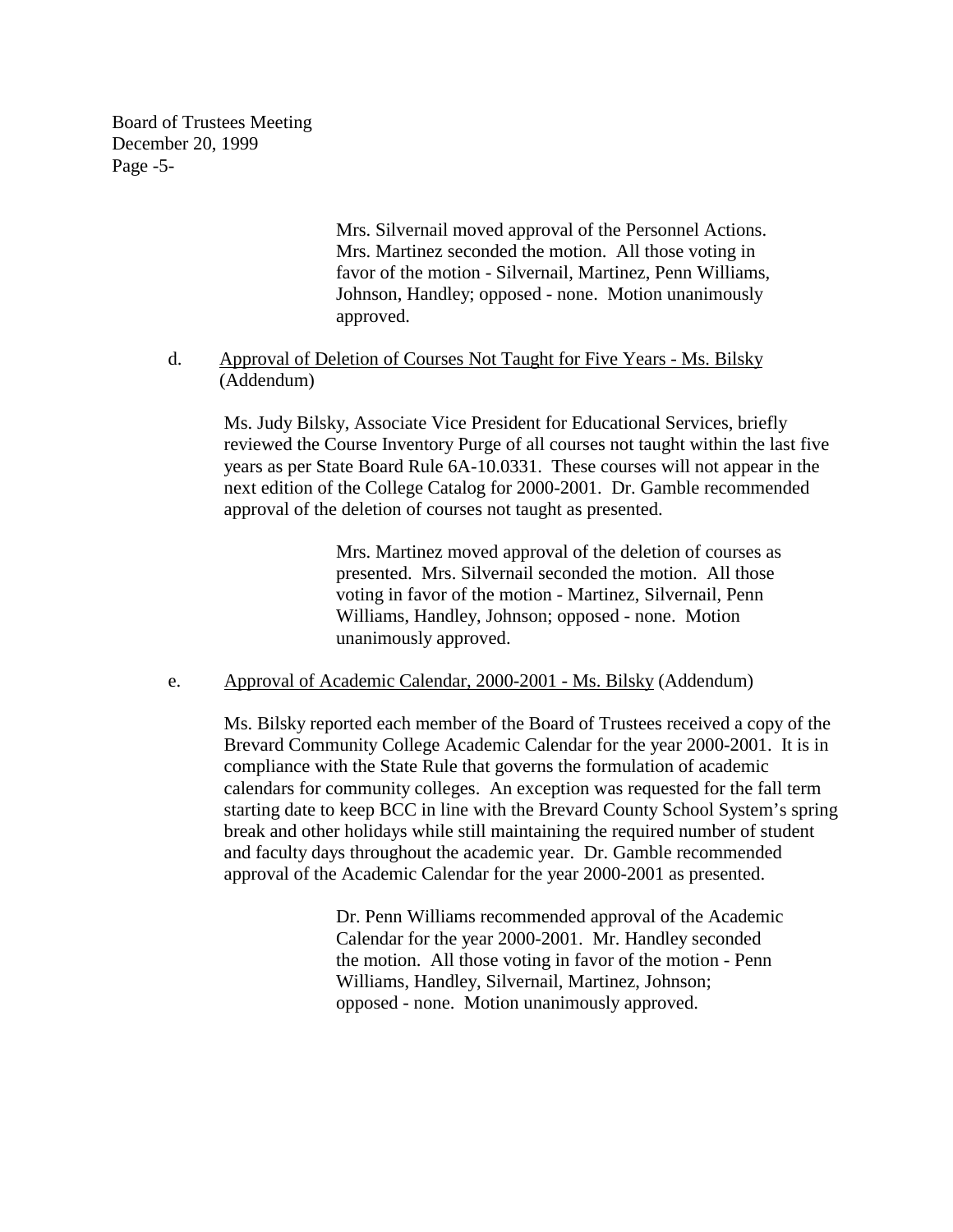Board of Trustees Meeting December 20, 1999 Page -6-

### f. Approval of Contract with Communications Concept, Inc. - Mr. Williams (Addendum)

Mr. Joe Williams, General Manager of WBCC-TV, reviewed the proposed agreement with Communications Concepts, Inc. for engineering services. These services have been provided by Chief Engineer, Art Carlson, who is retiring from the college. Communications Concepts, Inc. (CCI) is a TV production center located in Brevard County with engineering capacity that meets all of BCC's current and potential engineering requirements. In addition, CCI has experience in building a digital television facility. Mr. Williams reported there will be no increase in cost to the college. Dr. Gamble reported this is a sole source contract above the \$15,000 limit. Mr. Little reported the college has a Board policy that requires that services which exceed the \$15,000 limit be bid; therefore, the Board is being asked to grant an exception. Mr. Williams reported either party can cancel with a ninety-day notice, however, it is a one year contract with automatic renewal. The Board discussed the cancellation policy and the rate of overtime pay. Mr. Williams stated that Mr. Carlson will be consulting with CCI and has worked with them in the past. Dr. Gamble recommended Board approval of a contract to be prepared by the college attorney with CCI for engineering services for WBCC-TV.

> Dr. Penn Williams moved approval of the contract with Communications Concepts, Inc. which will be prepared by the college attorney. Mrs. Silvernail seconded the motion. All those voting in favor of the motion - Penn Williams, Silvernail, Martinez, Handley, Johnson; opposed - none. Motion unanimously approved.

### **8. FINANCIAL ACTIONS:**

### a. Monthly Budget Summary (Addendum)

Mr. Mark Cherry, Associate Vice President of Collegewide Accounting, reviewed the November Monthly Budget Summary. Approximately 42% of the fiscal year has expired as of the end of November. The student fee revenues are a little ahead as registration began for the Spring term during the month of November. The government appropriation revenue is right on target and the expenditures are in line as well. Mr. Little reported student enrollment has been down and the college has extended the fee payment deadline to January 3, 2000. It was a general feeling that students were not registering as the deadline was prior to Christmas before the break. Mr. Johnson acknowledged receipt of the November Monthly Summary Report.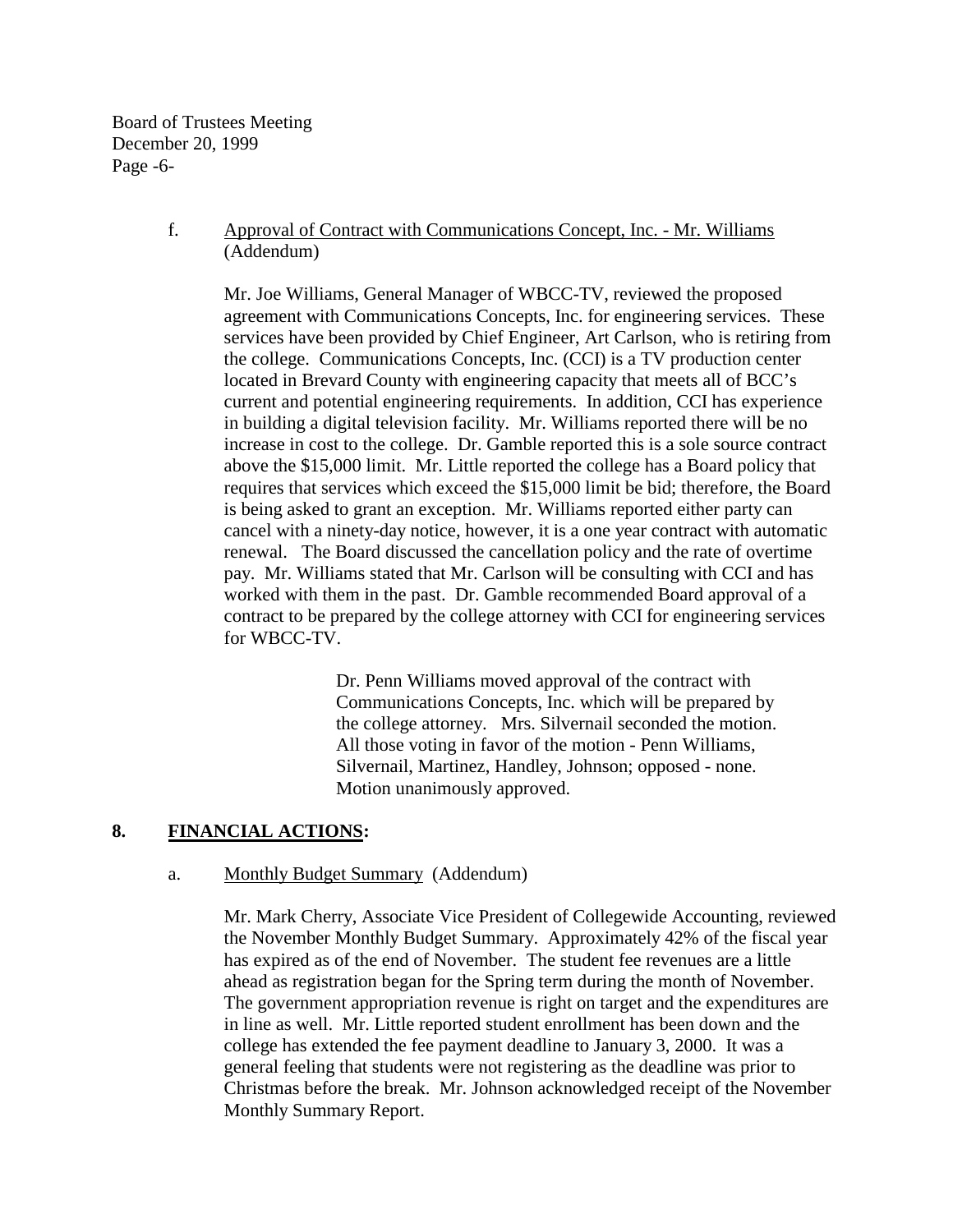Board of Trustees December 20, 1999 Page -7-

### b. Approval of Disposal of Surplus Property - Mr. Little (Addendum)

Mr. Little reported three to four times a year, a list of surplus property is brought before the Board for write-off. Dr. Gamble moved approval of the disposal of surplus property as presented.

> Mrs. Silvernail moved approval of the disposal of surplus property. Mrs. Martinez seconded the motion. All those voting in favor of the motion - Silvernail, Martinez, Penn Williams, Handley, Johnson; opposed - none. Motion unanimously approved.

### **9. REPORT OF THE DISTRICT PRESIDENT:**

### a. Y2K Preparedness Summary

Dr. Gamble provided a handout to the Board which included a summary of BCC's Data Services and Data Systems Y2K Preparedness Plan.

### b. Security Coverage During the Holidays

Dr. Gamble reported Mr. Craig Carman, Director of Safety and Security, has provided a summary of the steps taken to protect the campuses during the holidays. Dr. Gamble will be available during the holidays if there are any problems on campus.

### c. Status of Faculty Negotiations

 Dr. Gamble reported on the status of faculty negotiations. The Special Master will interview both sides January 26, 2000 in the Board Room, Cocoa Campus, beginning at 9:00 a.m. and has twenty to thirty days to render a recommendation to the District President. The District President will then bring his recommendation to the Board based on the Special Master's recommendation. Dr. Gamble reported it is anticipated that the March Board of Trustees meeting will be the earliest date for final action by the Board of Trustees in this matter.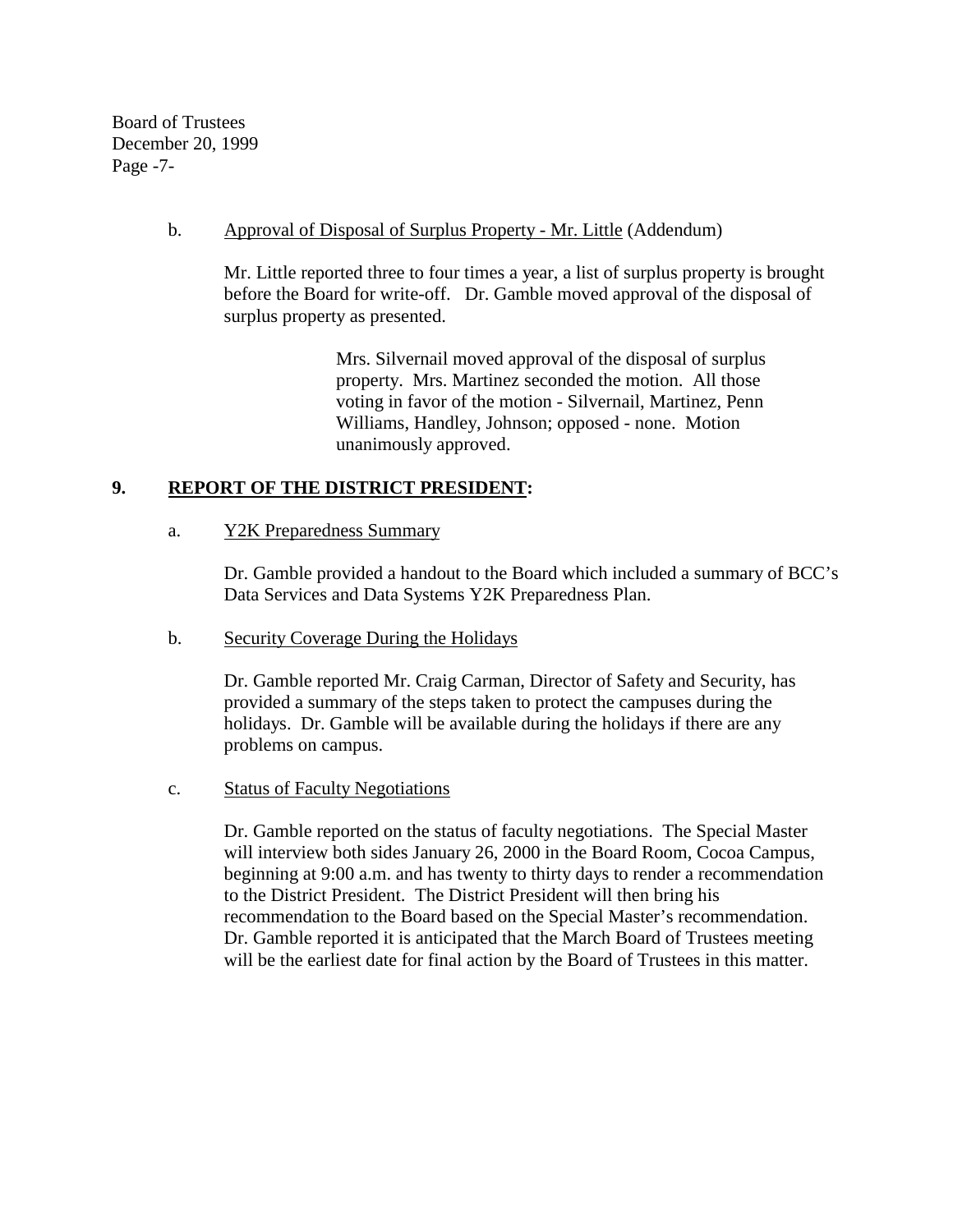Board of Trustees Meeting December 20, 1999 Page -8-

#### d. Consent Agenda

Dr. Gamble stated he would like to propose the use of a "consent agenda" for the Board meetings. He provided a copy of the revised BCC Policy (#100.01) which outlines the set up of the agenda for Board meetings. Dr. Gamble proposed that transactions, which are routine in nature to include approval of the minutes, purchasing actions, report on pending legal actions, personnel actions, monthly budget summary and other routine activities be placed under the heading "consent agenda." These items are not discussed and one motion approves all items in that section. Any board member can indicate either before or at the Board meeting any item in that section that they would like placed on the open agenda for discussion. The consent agenda provides a method to reduce the time on routine items so that the Board may spend more time on items requiring extensive discussion. If the Board is in agreement with the revision to the components of the official agenda, and there is nothing illegal to the exclusion of these items from the open agenda, Dr. Gamble requested that the revised policy be considered as a first reading with approval at the January meeting. Mrs. Silvernail stated she felt, at this time, that the purchasing actions should remain on the open portion of the agenda. The remaining Board members concurred with this request. Mr. Matheny reported that several boards use the consent agenda concept. It was the consensus of the Board that this meeting be considered a first reading of the revision to Policy #100.01. Dr. Gamble indicated that he would use the new format for the January meeting.

In addition, Dr. Gamble reported that all action items will include a face sheet which will summarize the item and requested action. The Board can use this form to note written comments if they desire.

e. Workshops/Special Meetings

Dr. Gamble reviewed the updated list for Board workshops/special meetings.

### f. Internal MRI Audit

 Mrs. Silvernail asked Dr. Gamble if he had any concerns with the Midwest Research Institute (MRI) audit conducted by Mr. Mike Raphael, Director of Internal Audit. Dr. Gamble reported he is comfortable with the MRI agreement. Some adjustments were made and the hazardous wastes have been removed. Mr. Carman reported the college is currently looking at vendors to handle disposal of hazardous materials on a routine basis. The college is looking at a quarterly pick up of these materials. Dr. Purga reported Dr. Andrea Hall, MRI, may attend the January Board of Trustees meeting to give a quarterly report.